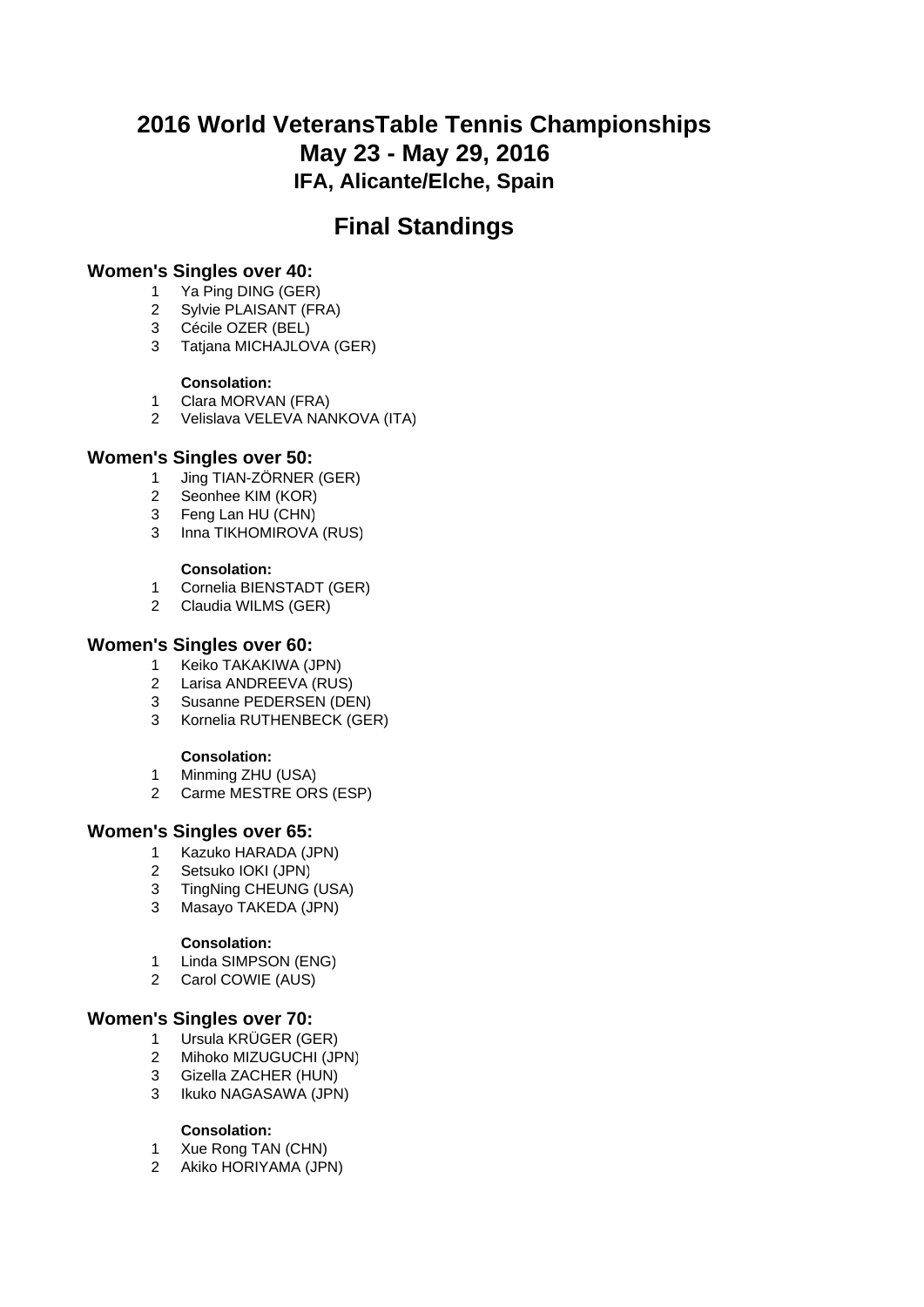## **Final Standings**

## **Women's Singles over 75:**

- 1 Akiko IKEDA (JPN)
- 2 Akiko HOSODA (JPN)
- 3 Akemi HAYASHI (JPN)
- 3 Mizuko ARAI (JPN)

#### **Consolation:**

- 1 Regina ISERN (GER)
- 2 Emilia Mee Ying TONG (HKG)

## **Women's Singles over 80:**

- 1 Betty BIRD (ENG)
- 2 Chizuko NAGASE (JPN)
- 3 Tetsuko HARADA (JPN)
- 3 Sigrid MATTHIAS (GER)

#### **Consolation:**

- 1 Jean WHITE (ENG)
- 2 Audrey ROBINSON (IRL)

## **Women's Singles over 85:**

- 1 Pamela BUTCHER (ENG)
- 2 Kaneko KUJIRAI (JPN)
- 3 Gisela LANGEN (GER)
- 3 Kazuko SHIMURA (JPN)

- 1 Irene HECQ (BEL)
- 2 Mireille MIGEOTTE (BEL)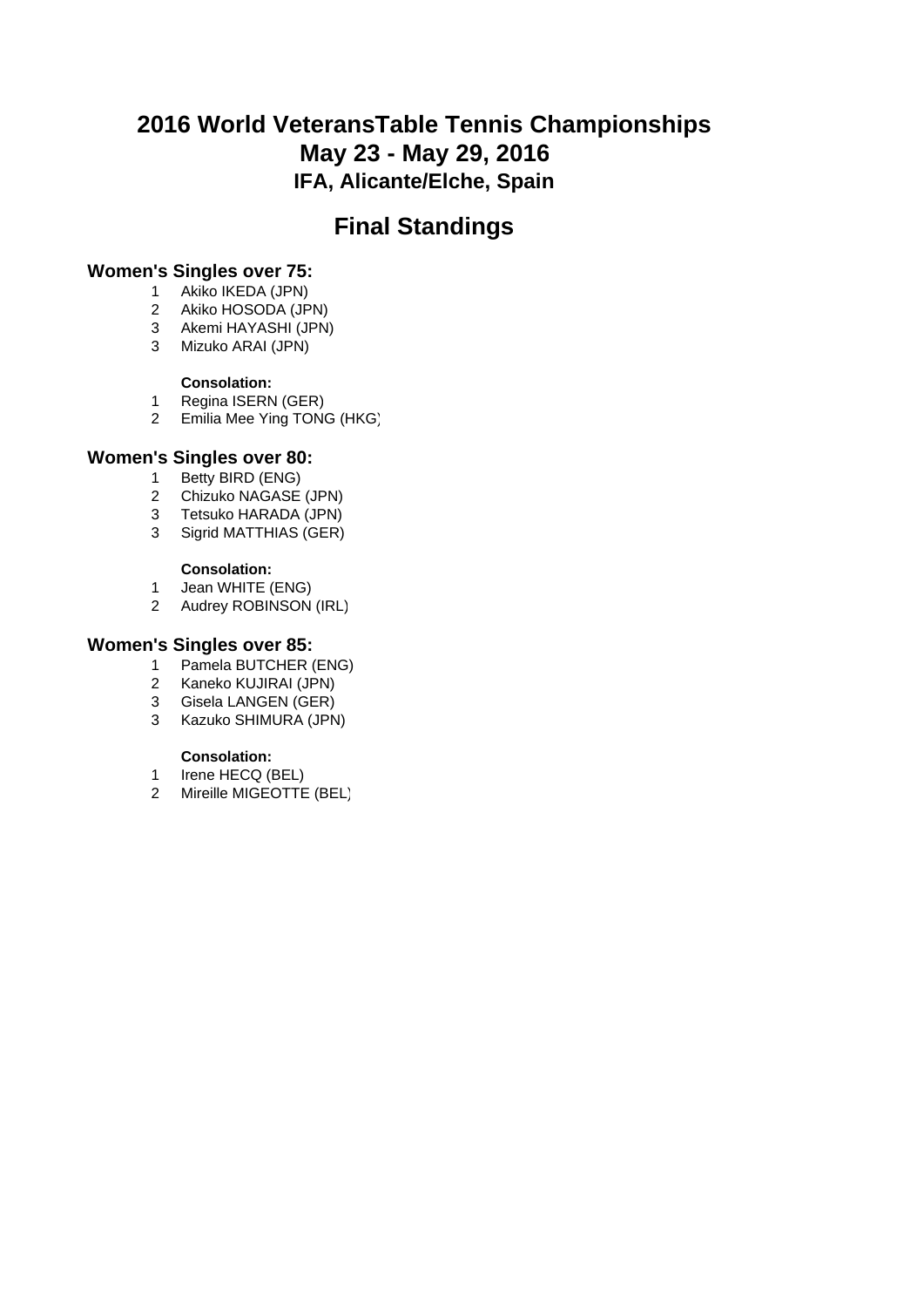# **Final Standings**

## **Women's Doubles over 40:**

- 1 Cécile OZER / Magali CHARLIER (BEL / BEL)
- 2 Petra JENISCH / Tatjana MICHAJLOVA (GER / GER)
- 3 Isik ERTUFAN / Hatice GUNER (TUR / TUR)
- 3 Lena JOHNSSON / Katarina ÅMARK (SWE / SWE)

#### **Consolation:**

- 1 Besire DOMANIKU / Velislava VELEVA NANKOVA (KOS / ITA)
- 2 Olga PEREDVIGINA / Larissa NAUMOVA (RUS / RUS)

### **Women's Doubles over 50:**

- 1 Jing TIAN-ZÖRNER / Margit FREIBERG-NOLTEN (GER / GER)
- 2 Sui Ying Katherine GAO / Qianhong LU (AUS / CHN
- 3 Inna TIKHOMIROVA / Tatiana KULIEVA (RUS / RUS)
- 3 Maria GAFTEA / María VINTILA TIFACHI (ROU / ESP)

#### **Consolation:**

- 1 Gunilla WIDSTROM / Christine PORTNOFF NORDSTRÖM (SWE / SWE)
- 2 Therese KOCHER / Andrea MÜLLER (SUI / SUI)

### **Women's Doubles over 60:**

- 1 Taeko HASEGAWA / Setsuko IOKI (JPN / JPN)
- 2 Charlene Xiaoying LIU / Patty MARTINEZ (USA / USA
- 3 Lidija KALNINA / Ekaterina KRASNOVA (LAT / RUS)
- 3 Shibao WU / Shen Ru LUO (CHN / CHN)

#### **Consolation:**

- 1 Svetluska BORECKA / Klaudia MAZALOVA (CZE / CZE)
- 2 Gabriele CATO-LICZMANSKI / Hamide ZARIFIAN-ARNOLD (GER / GER)

## **Women's Doubles over 65:**

- 1 Masayo TAKEDA / Naomi NAGAI (JPN / JPN)
- 2 TingNing CHEUNG / Chiyako SUZUKI (USA / USA)
- 3 Larisa ILINSKAIA / Tetyana SULIMOVA (RUS / NZL
- 3 Birgitta RÅDBERG GUSTAVII / Irma BARILLON (SWE / GER)

#### **Consolation:**

- 1 Marianne KERWAT / Ursula KRÜGER (GER / GER)
- 2 Alicja SKRZYPICKA / Anneliese OTTENS (POL / GER)

#### **Women's Doubles over 70:**

- 1 Mihoko MIZUGUCHI / Ikuko NAGASAWA (JPN / JPN)
- 2 Yoko ARAI / Akiko IKEDA (JPN / JPN)
- 3 Michelle DE SANTA BARBARA / Colette LE CORVEC (FRA / FRA)
- 3 Bozena LERCHOVA / Jarmila HUMMELOVA (CZE / CZE)

- 1 Danielle PAOLI / Hisako SAIKI (FRA / JPN)
- 2 Kiyoko MIYOSHI / Nobuko KINGO (JPN / JPN)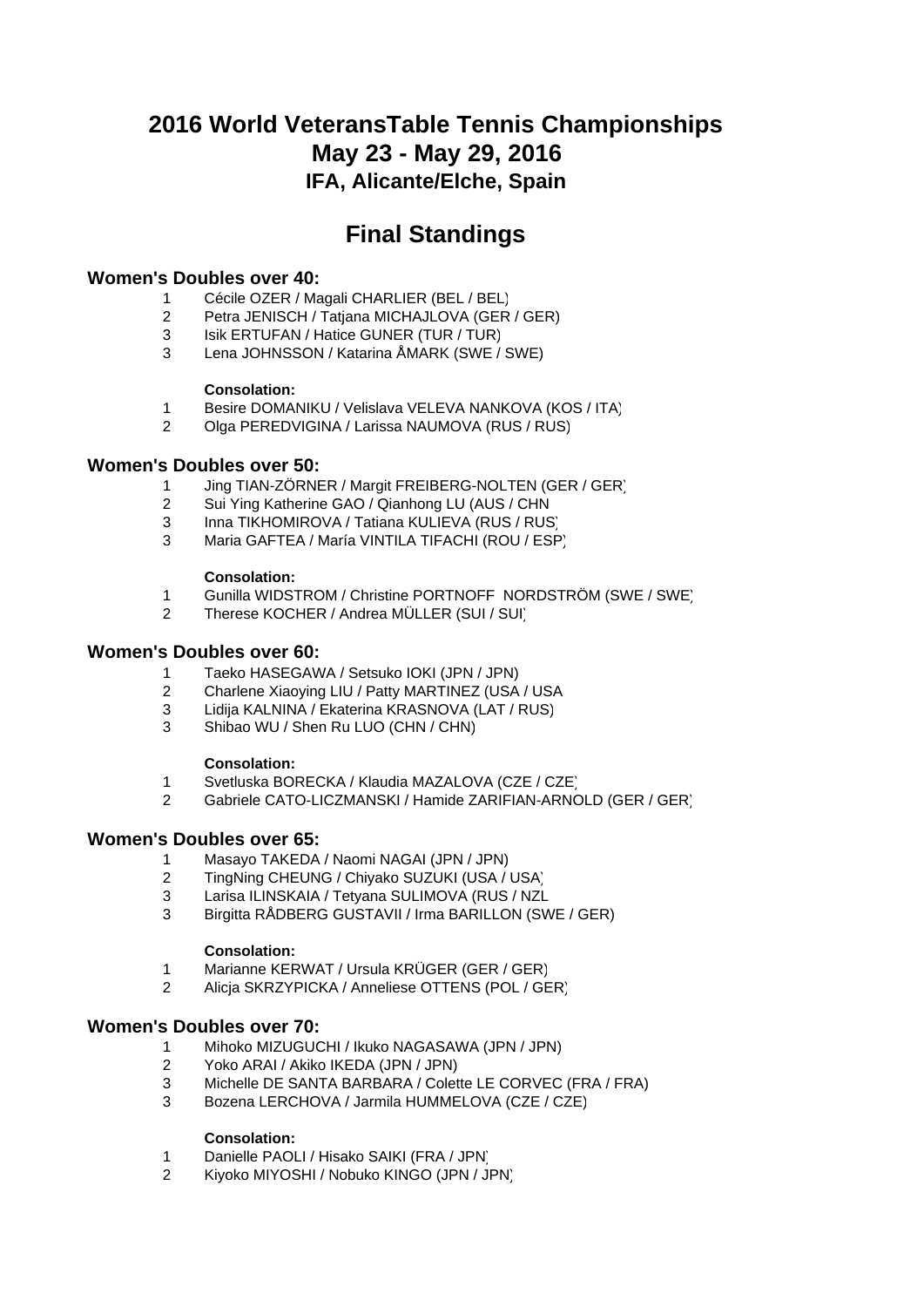# **Final Standings**

## **Women's Doubles over 75:**

- 1 Ikuko MARUYAMA / Michie YOSHIMURA (JPN / JPN)
- 2 Akemi HAYASHI / Katsuko TODA (JPN / JPN)
- 3 Ruth SCHNEIDER / Ingrid KÜHN (GER / GER)
- 3 Tomiko KAGAMI / Junko AMIYA (JPN / JPN)

#### **Consolation:**

- 1 Renate METGE / Erika ZIEGLER (GER / GER)
- 2 Dolly TEN GEUZENDAM / Annemarie VITZTHUM (NED / GER)

## **Women's Doubles over 80:**

- 1 Tetsuko HARADA / Chizuko NAGASE (JPN / JPN)
- 2 Martha WILLKE / Margret HEGER (GER / GER)
- 3 Marianne BLASBERG / Pamela BUTCHER (GER / ENG)
- 3 Betty BIRD / Jean WHITE (ENG / ENG)

#### **Consolation:**

- 1 Gertrud MIKYSKA / Christl RUPPRECHT (AUT / GER)
- 2 Chitose NISHIZONO / Eiko SATO (JPN / JPN)

## **Women's Doubles over 85:**

- 1 Kazuko SHIMURA / Kaneko KUJIRAI (JPN / JPN)
- 2 Margit MIERSCH / Inge BAUER (GER / GER)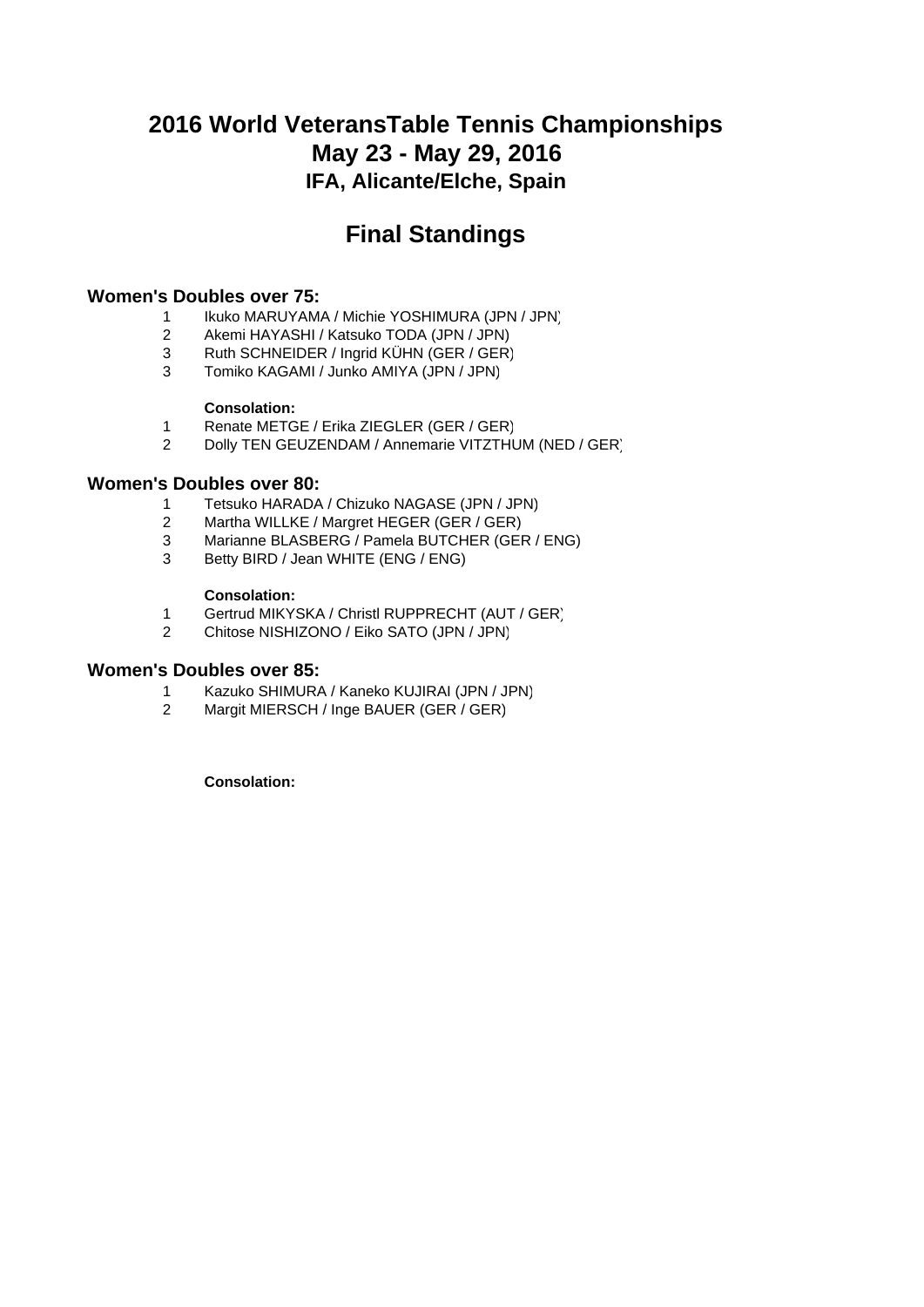# **Final Standings**

## **Men's Singles over 40:**

- 1 Eric DURAND (FRA)
- 2 Mats KAELLBERG (SWE)
- 3 Vladislav SORBALO (RUS)
- 3 Viktor VASYLEVSKYI (UKR)

### **Consolation:**

- 1 Dmitry ABRAMENKO (ISR)
- 2 Jordi FERNÁNDEZ LÓPEZ (ESP)

## **Men's Singles over 50:**

- 1 Zhiwen HE CHENG (ESP)
- 2 Lars HAUTH (DEN)
- 3 Traian CIOCIU (LUX)
- 3 Andreas FEJER-KONNERT (GER)

### **Consolation:**

- 1 Omar Elias HERRERA FERRADA (CHI)
- 2 Gerhard SCHNITZLER (GER)

## **Men's Singles over 60:**

- 1 Manfred NIESWAND (GER)
- 2 Craig CAMPBELL (AUS)
- 3 Hai Qi CUI (CHN)
- 3 Tay KEE (MAS)

## **Consolation:**

- 1 Francesc CASTELLS MONTS (ESP)
- 2 Jeff DREW (AUS)

## **Men's Singles over 65:**

- 1 Jian Jiang HUANG (CHN)
- 2 Shi Qi WANG (CHN)
- 3 Feliks KAPLAN (RUS)
- 3 Yin WANG (CHN)

#### **Consolation:**

- 1 Peter KOVÁC (SVK)
- 2 John CALLCUT (ENG)

## **Men's Singles over 70:**

- 1 Niels RAMBERG (DEN)
- 2 Brian HILL (ENG)
- 3 Jacques VERSANG (FRA)
- 3 Mick WRIGHT (AUS)

- 1 Ján JANCO (SVK)
- 2 Ingemar LONNBERG (SWE)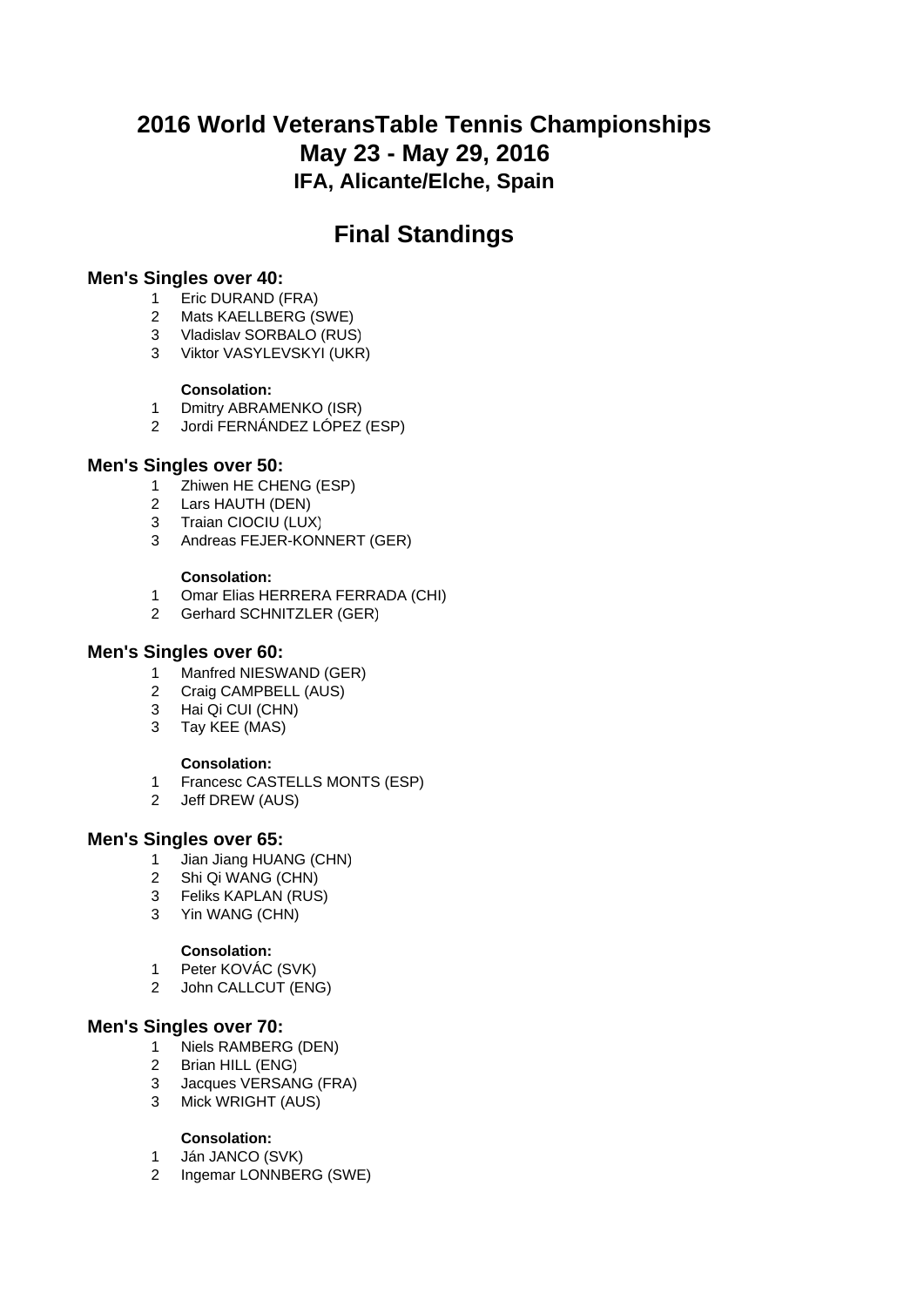# **Final Standings**

## **Men's Singles over 75:**

- 1 Barclay (Buddy) George REID (AUS)
- 2 Dimitrije BILIC (GER)
- 3 Chong Keng TAY (USA)
- 3 Jiri PISCHEL (CZE)

## **Consolation:**

- 1 Sheng-Fu LI (TPE)
- 2 Per MAGNUSSON (SWE)

## **Men's Singles over 80:**

- 1 Klaus KRÜGER (GER)
- 2 Jozsef MAYER (HUN)
- 3 Peter STOLZENBURG DR. (GER)
- 3 Kai MERIMAA (FIN)

#### **Consolation:**

- 1 Josef SEIDL (CZE)
- 2 Robert James FURNESS (AUS)

## **Men's Singles over 85:**

- 1 Heiner KOULA (GER)
- 2 Friedrich RÖSSLER (GER)
- 3 Otto RAU (GER)
- 3 Ernst JUNKER (GER)

#### **Consolation:**

- 1 Alf PERRY (ENG)
- 2 Nobukiyo TAKAHASHI (JPN)

## **Men's Singles over 90:**

- 1 Yongning CHEN (CHN)<br>2 Michel HOVELAQUE (F
- Michel HOVELAQUE (FRA)
- 3 Joaquím RENOM LLORENS (ESP)
- 3 Hock Sun WOON (MAS)

- 1 Erwin SCHULZ (GER)
- 2 Emile ALOMAINE (BEL)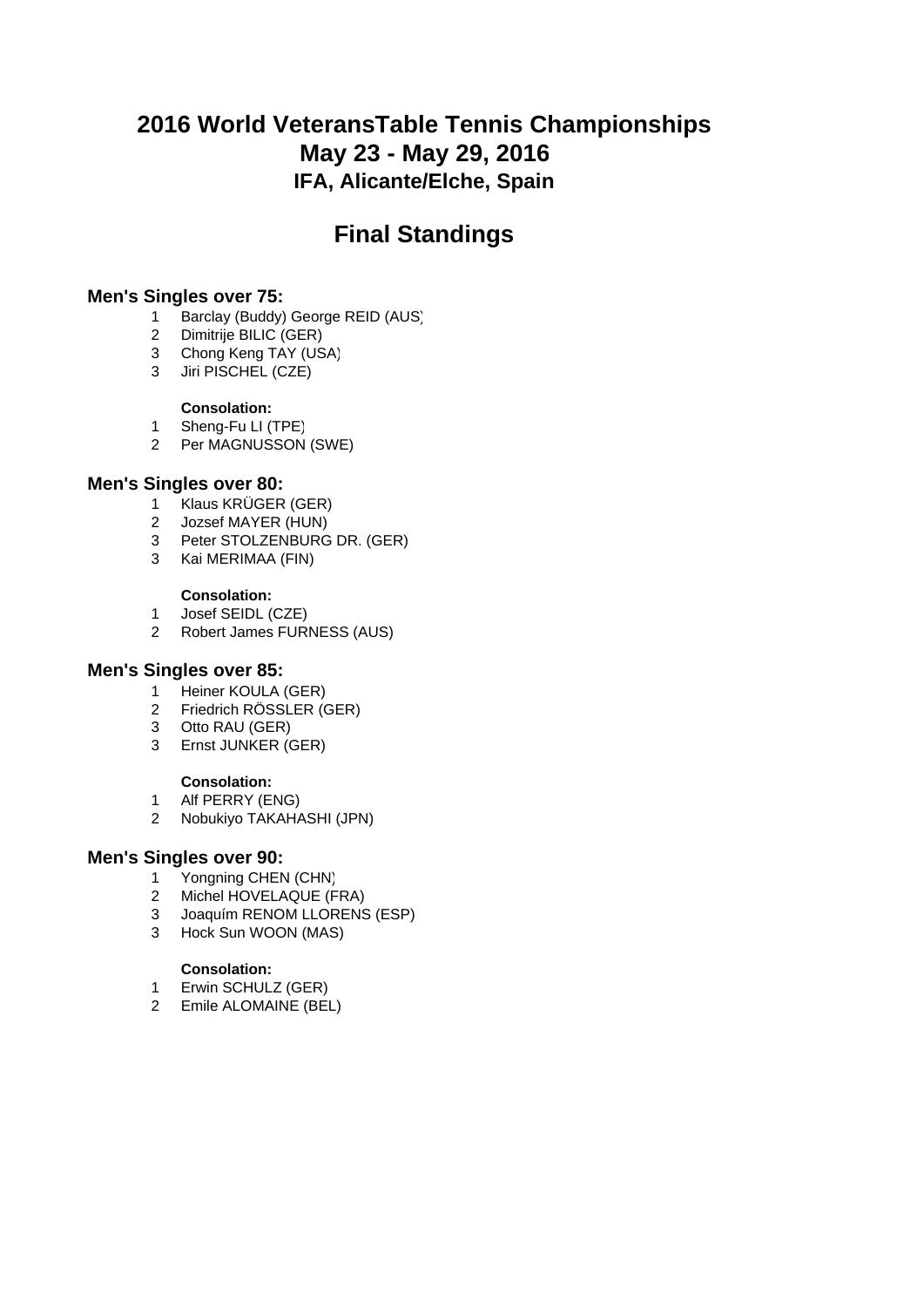# **Final Standings**

### **Men's Doubles over 40:**

- 1 Dmitry ABRAMENKO / Lorestas TRUMPAUSKAS (ISR / ENG)
- 2 Aleksandr SAVELEV / Georgii RUBINSHTEIN (RUS / RUS)
- 3 Neil CHARLES / Tom CUTLER (ENG / ENG)
- 3 Diego Alexander ARBOLEDA ESCOBAR / Ricardo Hernan RODRIGUEZ PEÑA (COL / COL)

#### **Consolation:**

- 1 Ryszard BERKA / Pawel PAGA (POL / POL)
- 2 Thomas JENDRICH / Manfred ZILLING (GER / GER)

### **Men's Doubles over 50:**

- 1 Carsten MATTHIAS / Berthold PILSL (GER / GER)
- 2 Masataka TOKAI / Chan KAHARA (JPN / JPN)
- 3 Bojan PAVIC / Andreas FEJER-KONNERT (SLO / GER)
- 3 Yury ILLARIONOV / Igor ROLDUGIN (RUS / RUS)

#### **Consolation:**

- 1 László MOLNÁR / Choon Kiat TAN (HUN / SIN)
- 2 Günter MAIER / Ralf WOLLGAST (GER / GER)

### **Men's Doubles over 60:**

- 1 Chang Su CAI / Jian Jiang HUANG (CHN / CHN)
- 2 Rein LINDMÄE / Leonid SEGAL (EST / UKR)
- 3 Grigory PARSEGOV / Vladimir TUDVASEV (RUS / RUS)
- 3 David SAKAI / Dan SEEMILLER (USA / USA)

#### **Consolation:**

- 1 Bel FRANK / Laszlo HEGEDUS DR. (HUN / HUN)
- 2 Miroslav JIROUSEK / Ivan STUDECKY (CZE / CZE)

### **Men's Doubles over 65:**

- 1 Claus PEDERSEN / Changyuan YAO (DEN / BEL)
- 2 Matti LAPPALAINEN / Göran SKOGSBERG (FIN / SWE)
- 3 Karol KORBEL / Tiing Sik LING (SVK / MAS)
- 3 Zdenek BALUSEK / Karel SEKANINA (CZE / CZE)

#### **Consolation:**

- 1 Christer MATTSSON / Sten TÖRNBERG (SWE / SWE)
- 2 Lubomir VALEK / Sabri Metin ISKIT (SVK / TUR)

## **Men's Doubles over 70:**

- 1 René THEILLOUT / Roland STEPHAN (GER / GER)
- 2 Mick WRIGHT / Horst FROHLICH (AUS / AUS)
- 3 Chen-Hsiang HUANG / Tseng-Hsiung CHANG (TPE / TPE
- 3 Efisio PISANO / Nurdogan ALTINISIK (ITA / TUR

- 1 Goran EKSTROM / Torsten LAGER (SWE / SWE)
- 2 Hans OLAUSSON / Thomas YNGVE (SWE / SWE)